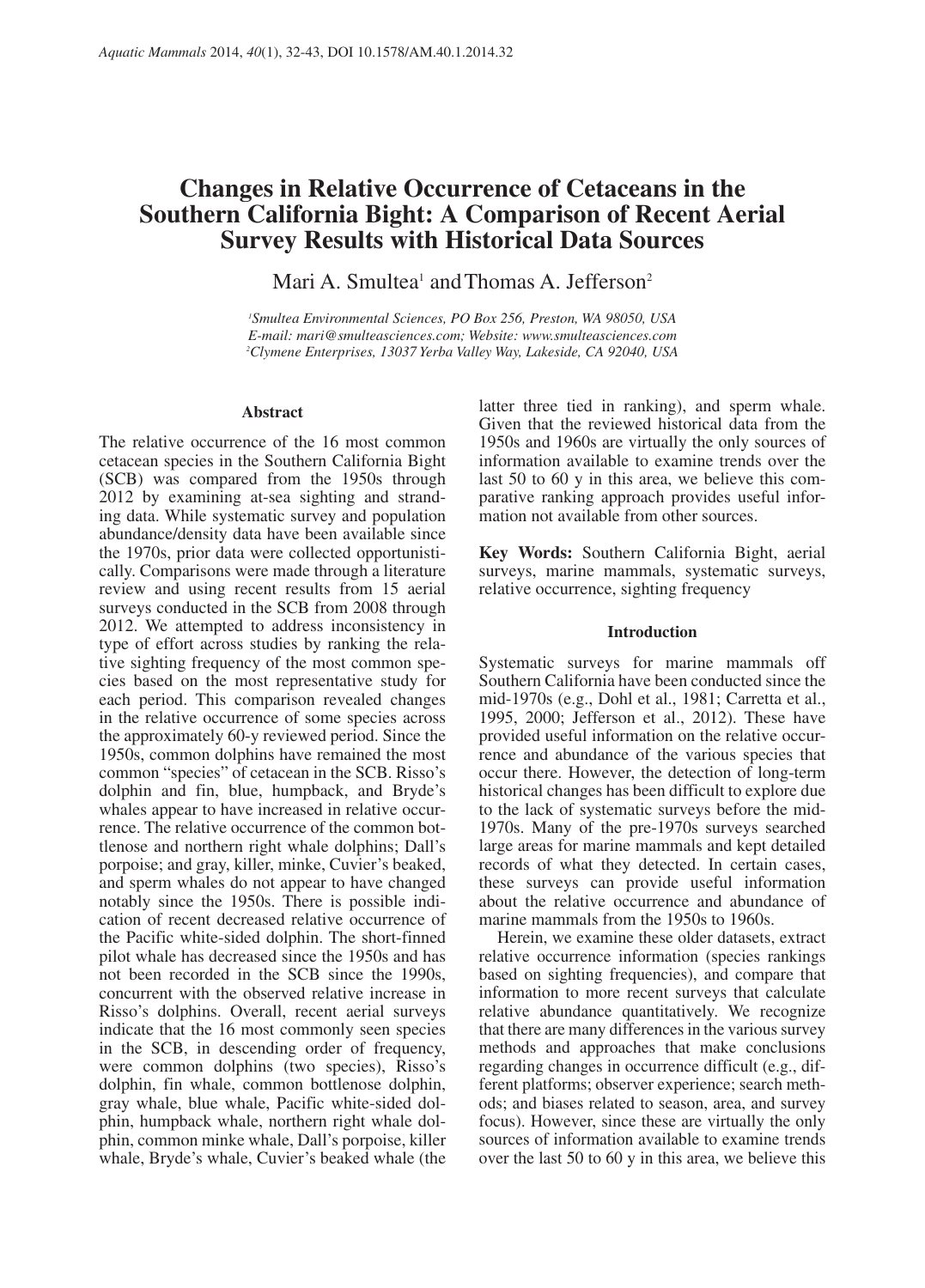comparison is worthwhile. We restrict our conclusions to only those species in which fairly clear and dramatic differences are apparent.

#### **Methods**

We examined available literature and extracted relative species rankings based on relative frequency of sightings from at-sea studies conducted in the Southern California Bight (SCB) from the 1950s to 2012. The SCB is an ecologically complex area that includes the Channel Islands and part of the Pacific Ocean. Cold waters of the California Current flow south here to meet warmer waters of the Southern California Countercurrent near Point Conception, California (Tsuchiya, 1980). SCB waters are characterized by warm- and cold-water periods (May-October and November-April, respectively; Carretta et al., 2000). We compared the results of our 2008- 2012 systematic aerial surveys (Jefferson et al., 2012) to eight other studies that we considered to best represent the relative occurrence of SCB cetacean fauna for specific time periods back to the mid-1950s. Representative studies were selected based primarily on the availability and greatest amount and/or extent of (preferentially systematic) effort. Selected historical studies included four vessel studies between 1956 and 1978, three aircraft-based surveys between 1975 and 2012, and stranding data from 1851 through 2008. These eight studies and our 2008-2012 aerial surveys are summarized below in chronological order. Species were ranked relatively within each survey based on a numerically increasing scale beginning with 1 as the most common species in terms of number of sightings (i.e., groups). Ties in rankings were treated as the same ranking.

- 1. *Brown & Norris (1956) vessel surveys* During the first months of operation of Marineland of the Pacific, between March 1954 and September 1955, aquarium staff made observations of cetaceans off southern California. This effort was probably biased toward the area off the Palos Verdes Peninsula and around Catalina Island. Searching was not systematic and was mainly from the vessel *Geronimo.* Observations were mostly subjective; virtually no quantitative data were presented. Effort focused on species that were desirable for live-capture, including killer whales and pilot whales. Interestingly, Brown & Norris did not mention observation of wild bottlenose dolphins.
- 2. *Norris & Prescott (1961) vessel surveys* From 1958 to 1961, capture crews from Marineland of the Pacific made observations on marine mammals throughout the SCB, mostly between Los Angeles and Santa Catalina Island, as well as around and inside San Diego Bay. Most survey effort was conducted from aboard the

vessel *Geronimo*, and search effort was not quantified. There may have been some bias toward species that were desired for capture (e.g., pilot whales and bottlenose dolphins), but data were collected on all species encountered.

- 3. *Fiscus & Niggol (1965) vessel surveys* During pelagic fur seal investigations in 1958 to 1961 along the U.S. west coast, Fiscus & Niggol spent about 200 d searching for marine mammals in the SCB. Most effort occurred in offshore waters, with no effort near San Diego. Several vessels were used, and search effort was not quantified. Observations occurred from November through April, with no summer effort.
- 4. *Dohl et al. (1981) vessel surveys*  Dohl et al. conducted shipboard surveys in the SCB between 1975 and 1978 using a variety of vessels. A total of 14,255 km of surveys occurred, and search effort was quantified. However, the offshore surveys were plagued by poor weather and, thus, did not produce much in the way of meaningful results due to limited sample size.
- 5. *Dohl et al. (1981) aerial surveys* Between 1975 and 1978, Dohl et al. also conducted 96,889 km of aerial surveys in the SCB. This effort represented the most extensive marine mammal surveys of this area up to that time. Search effort was systematic, and estimates of density were calculated. Surveys occurred throughout the year in both nearshore and offshore waters, although effort focused in deeper waters.
- 6. *Carretta et al. (1995) aerial surveys* From 1993 to 1994, the Southwest Fisheries Science Center (SWFSC) conducted 13,734 km of line-transect aerial surveys, mostly in offshore waters west of San Nicholas Island (in a portion of the U.S. Navy Outer Sea Test Range). However, nearshore effort also occurred from San Clemente Island east to the coast and south of San Diego. Surveys covered all seasons, sighting effort was quantified, and estimates of density were calculated.
- 7. *Carretta et al. (2000) aerial surveys* From 1998 to 1999, the SWFSC flew a total of 7,732 km of line transect survey effort over waters around San Clemente Island. All four seasons were represented, spanning January through December; effort was quantified; and density was estimated. Shallow waters near the island were surveyed as well as deeper waters offshore; however, little effort occurred close to the San Diego mainland coast.
- 8. *Jefferson et al*. *(2012) aerial surv*eys The present set of aerial surveys was designed to replicate the Carretta et al. (2000) surveys as closely as feasible, and their methods were closely followed. The surveys occurred in 2008 through 2012 and covered all months except December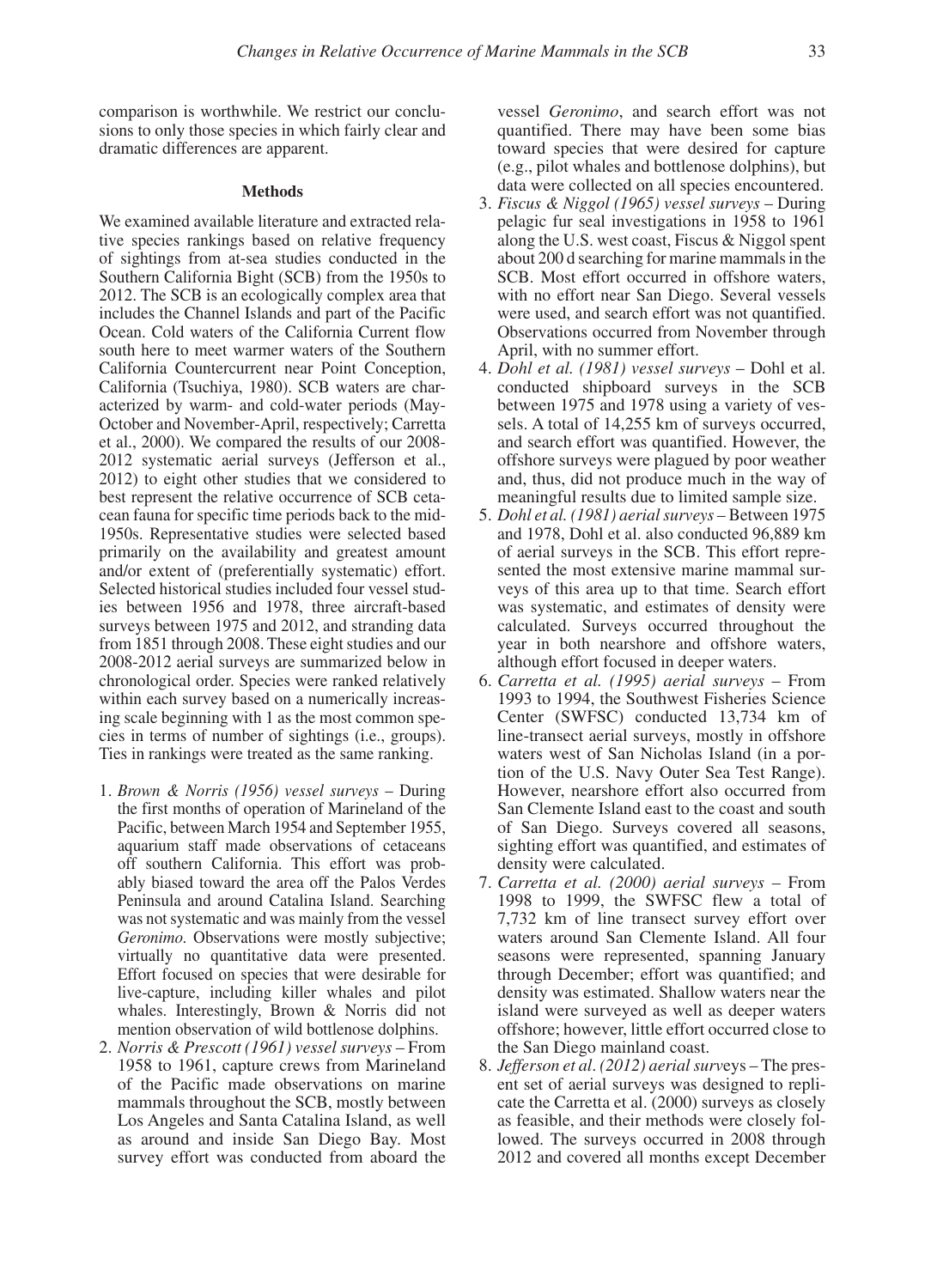(though not every month was covered every year). Fifteen aerial surveys were completed, mostly west and east of San Clemente Island in the San Nicolas and Santa Catalina basins, respectively. Effort focused over waters as close as 7 km from the mainland coast to 160 km offshore, and included nearshore waters of Silver Strand south of San Diego (see Figure 1 in Jefferson et al., 2012). In total, 59,287 km of survey effort occurred, effort was quantified, and seasonal estimates of density were calculated. These surveys currently represent the most up-to-date evaluations of species occurrence and density/abundance for the southern portion of the SCB region.

9. *San Diego Cetacean Stranding Database –* Danil et al. (2010) analyzed and summarized stranding data from the San Diego Cetacean Stranding Database. All known cetacean strandings in San Diego County between 1851 and 2008 were analyzed, and relative rankings of species were summarized. There was no intentional geographical and seasonal bias, although it is likely that summer (when more people are at the beach) and coastal species (which are more likely to strand) are somewhat over-represented in the database.

## **Results**

Summaries of the relative species rankings from the various sets of surveys evaluated are presented in Table 1. Results focus on 16 species that we observed during the most recent set of surveys (Jefferson et al., 2012) as well as one species (the short-finned pilot whale [*Globicephala macrorhynchus*]) for which there is clear evidence of a decline in frequency of occurrence (Table 1). Species are discussed below in descending order of relative rankings based on the most recent survey set evaluated (aerial surveys by Jefferson et al., 2012). Each summary provides a brief species introduction for the SCB and concludes with a chronological summary and comparison of their relative rankings across the studies.

#### *Common Dolphins (*Delphinus *spp.)*

Due to the confused taxonomy of North Pacific common dolphins until 1994, and the continued difficulty in distinguishing the two species in the field (Heyning & Perrin, 1994), we treat the two species together as a single unit. Historically, the majority of common dolphins in the San Diego area appeared to be *D. delphis*. However, in recent years, the reported abundance and the proportion of *D. capensis* have increased (Carretta et al., 2011). Most surveys (ours included, Jefferson et al., 2012) have had difficulty distinguishing the

two species of common dolphins in many sightings. We photographed  $49\%$  ( $n = 278$ ) of the total 563 common dolphin sightings made from 2008 through 2012, 42% of which were identified to species. Most  $(58\%, n = 68)$  of the 117 identified sightings were short-beaked common dolphins, and the remaining  $42\%$  ( $n = 49$ ) were long-beaked commons (see Jefferson et al., 2012).

Common dolphins were the most commonly observed "species" (really, there are two species involved) in the most recent set of surveys (Jefferson et al., 2012) as well as the most abundant. Brown & Norris (1956) recorded them as the thirdmost common species from the mid-1950s. Fiscus & Niggol (1965) reported them at a higher rank (tied for #2). Danil et al. (2010) also found common dolphins to rank #1 in the stranding record.

## *Risso's Dolphin (*Grampus griseus*)*

Risso's dolphin is closely associated with continental shelf and slope waters (Jefferson et al., 2014). It was the second-most commonly observed species in our recent set of surveys (Jefferson et al., 2012). Surveys from the late 1950s and early 1960s did not report any sightings of Risso's dolphin (Brown & Norris, 1956; Norris & Prescott, 1961; Fiscus & Niggol, 1965). Surveys in the 1970s reported Risso's dolphin as the #4- or 6-ranked species (Dohl et al., 1981). Those in the 1990s placed it at #3 or 4 (Carretta et al., 1995, 2000). The stranding record, representing about 150 y of history, shows them to be a low-ranking species overall (#11) (Danil et al., 2010).

## *Short-Finned Pilot Whale (*Globicephala

## macrorhynchus*)*

Pilot whales are associated with continental slope waters and pelagic and island waters characterized by steep bathymetry (Olson, 2009). We observed no short-finned pilot whales in the most recent set of surveys. This species was common in the 1950s to the 1970s, generally ranking from #2 to 5 in sightings (Norris & Prescott, 1961; Dohl et al., 1981). It was the most common species reported by Brown & Norris (1956). By the 1990s, short-finned pilot whales had become rare in the SCB, and they were not observed on surveys during the time period conducted by Carretta et al. (1995, 2000). However, their ranking as #5 in the stranding record suggests pilot whales have been relatively common in the SCB for much of the past 150 y with the exception of the late 1990s to the present.

#### *Fin Whale (*Balaenoptera physalus*)*

Fin whales occur year-round in SCB waters, with the highest numbers during the fall and spring migrations, usually in pelagic though sometimes nearshore waters (Carretta et al., 2013). The fin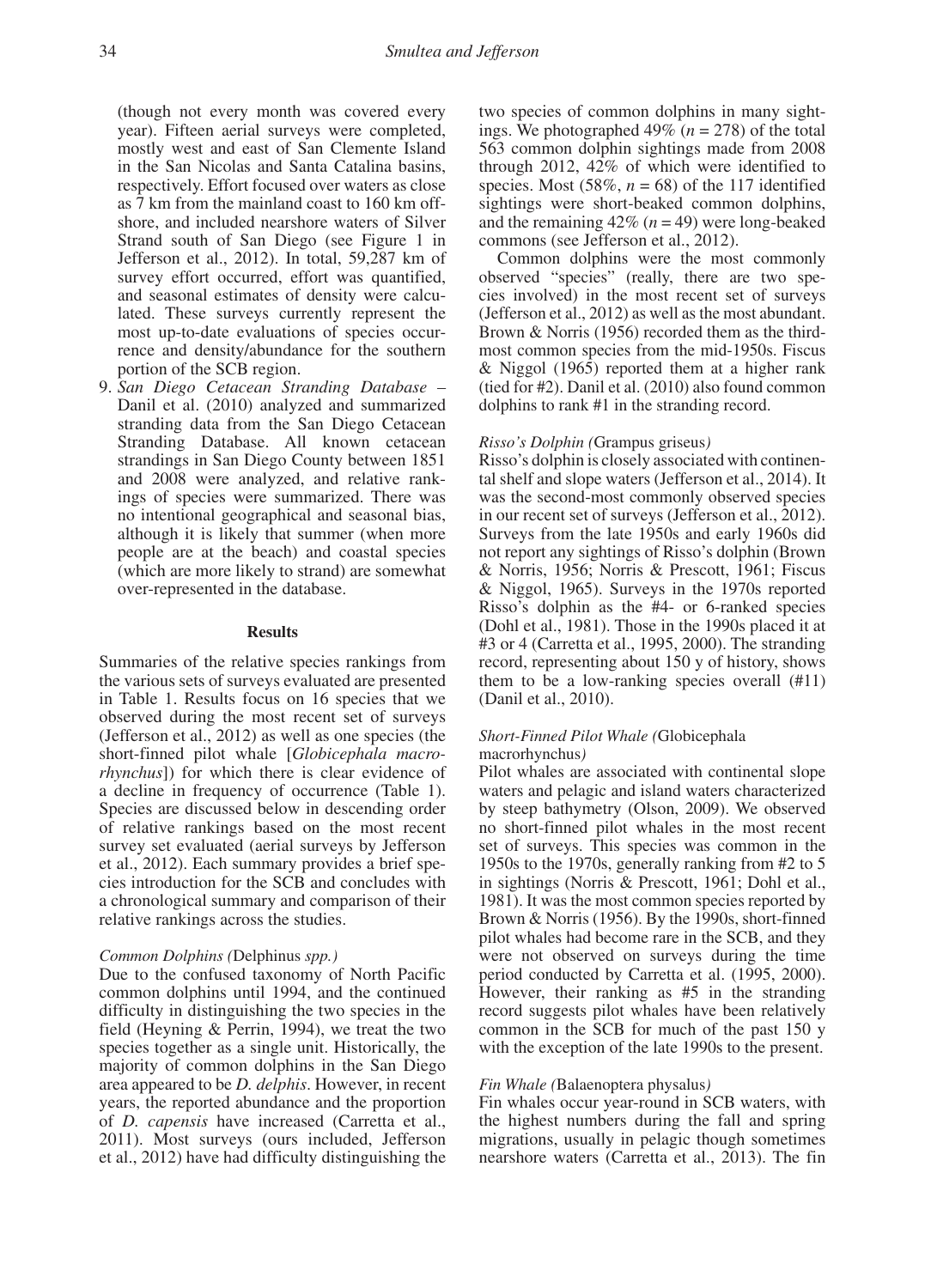whale was the third-most common species of cetacean in the most recent set of surveys and the most common baleen whale (Jefferson et al., 2012). This represents an increase from its ranking in previous surveys, ranging from not observed at all (Brown & Norris, 1956; Norris & Prescott, 1961) to rankings from #5 to 11 (Fiscus & Niggol, 1965; Dohl et al., 1981; Carretta et al., 1995, 2000). Danil et al. (2010) found the fin whale to rank #12 in the stranding record.

## *Common Bottlenose Dolphin (*Tursiops truncatus*)*

Common bottlenose dolphins in the SCB appear to belong to distinct coastal and island-associated populations (Defran & Weller, 1999; Jefferson et al., 2008; Perrin et al., 2011; Carretta et al., 2013). This species is ranked #4 overall in the most recent set of surveys (Jefferson et al., 2012). Most surveys since the 1950s ranked the common bottlenose dolphin similarly from #5 to 7 (Norris & Prescott, 1961; Dohl et al., 1981; Carretta et al., 2000). However, two sets of surveys did not observe this species (Fiscus & Niggol, 1965; Carretta et al., 1995). In the stranding record, the bottlenose dolphin ranks #2.

## *Gray Whale (*Eschrichtius robustus*)*

Gray whales migrate through the SCB primarily in coastal and Channel Islands waters between December and April each year (Carretta et al., 2013). Thus, we did not observe them in the warmwater season. However, they were still ranked #5 overall during Jefferson et al. (2012) surveys. In the cold-water season (November through April as defined by Carretta et al., 2000), the gray whale rank was tied at #3 (with the fin whale). In past studies, gray whales generally ranked between #2 and 8 for projects that included coastal waters during migration periods (Fiscus & Niggol, 1965; Dohl et al., 1981; Carretta et al., 2000).

#### *Blue Whale (*Balaenoptera musculus*)*

Blue whales migrate through the SCB during spring and fall, with smaller variable numbers feeding during summer-early fall in both coastal and offshore waters (Carretta et al., 2013). Blue whales ranked #6 in the most recent set of surveys (Jefferson et al., 2012). This represents a clear relative increase from historical records. Surveys conducted in the 1950s and 1960s recorded no blue whales (Brown & Norris, 1956; Norris & Prescott, 1961; Fiscus & Niggol, 1965). Surveys in the 1970s and 1990s reported blue whales among the lower-ranking species, ranging from #7 to 12 (Dohl et al., 1981; Carretta et al., 1995, 2000). The stranding record also indicates a low historical occurrence for blue whales, with a ranking of #14 (tied) (Danil et al., 2010).

## *Pacific White-Sided Dolphin (*Lagenorhynchus obliquidens*)*

Pacific white-sided dolphins prefer colder, more northern continental slope and pelagic waters, utilizing the SCB only during cold-water influxes (Jefferson et al., 2008). This species is ranked #7 in the most recent set of surveys (Jefferson et al., 2012). This is somewhat lower than results of previous surveys, which ranked the Pacific white-sided dolphin at #2 to 4 (Norris & Prescott, 1961; Dohl et al., 1981; Carretta et al., 1995, 2000). Brown & Norris (1956) ranked them as the most commonly seen species from their surveys. Although Fiscus & Niggol (1965) recorded Pacific whitesided dolphins as the most common species in the southern California portion of their survey area, it is possible that species identification issues may have affected their data. In the past, common and Pacific white-sided dolphins were often confused; and due to name similarity, striped dolphins were often confused with Pacific white-sided dolphins. There are many references to "Pacific striped" dolphins in older literature. Danil et al. (2010) found this species to rank #4 in the stranding record.

## *Humpback Whale (*Megaptera novaeangliae*)*

Humpback whales migrate through the SCB primarily during spring and fall (Carretta et al., 2013). In the most recent set of surveys, the humpback whale was observed relatively infrequently, ranking #8 (Jefferson et al., 2012). Humpback whales were not reported in early southern California surveys (Brown & Norris, 1956; Norris & Prescott, 1961; Fiscus & Niggol, 1965). They were ranked low in surveys in the 1970s and 1990s, ranging from #11 to 14 (Dohl et al., 1981; Carretta et al., 2000). Their ranking in the stranding record is similar: tied for #14 (Danil et al., 2010).

## *Northern Right Whale Dolphin (*Lissodelphis borealis*)*

Northern right whale dolphins inhabit continental shelf and slope waters of the SCB primarily during the cold-water period (Carretta et al., 2013). The northern right whale dolphin ranked #9 in the most recent set of surveys (Jefferson et al., 2012). Their ranking in previous sets of surveys has been quite variable, from no sightings (Fiscus & Niggol, 1965) to a #2 to 8 ranking (Norris & Prescott, 1961; Dohl et al., 1981; Carretta et al., 1995, 2000). Their representation in the stranding record was #9 (Danil et al., 2010).

*Common Minke Whale (*Balaenoptera acutorostrata*)* The minke whale is seen year-round primarily offshore in the SCB (Carretta et al., 2013). Minke whales ranked #10 in occurrence in the most recent set of surveys (Jefferson et al., 2012). This is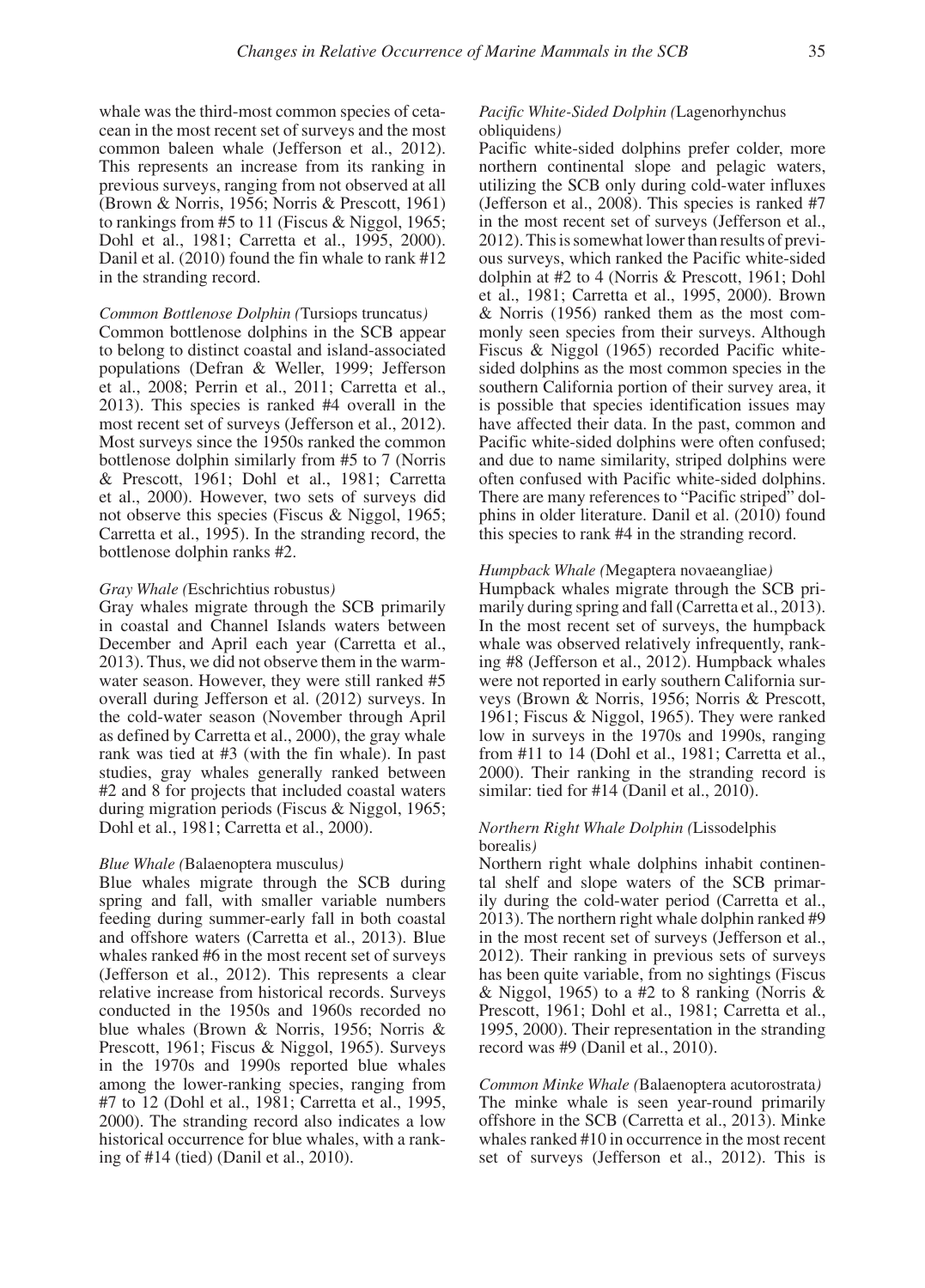| Table 1. Species rankings* within nine selected studies of cetaceans in the Southern California Bight (SCB); the study platform for each survey is indicated as follows: $V = V$ essel,<br>$A =$ Aircraft, and $S =$ Strandings. |                                        |                                    |                                  |                                     |                                                  |                                                       |                                                      |                                                       |                                                   |          |
|----------------------------------------------------------------------------------------------------------------------------------------------------------------------------------------------------------------------------------|----------------------------------------|------------------------------------|----------------------------------|-------------------------------------|--------------------------------------------------|-------------------------------------------------------|------------------------------------------------------|-------------------------------------------------------|---------------------------------------------------|----------|
| Species                                                                                                                                                                                                                          | Norris (1956)<br>Brown &<br>$\epsilon$ | (1961) (V)<br>Norris &<br>Prescott | (1965) (V)<br>Fiscus &<br>Niggol | Dohl et al.<br>(1981)<br>$\epsilon$ | Dohl et al.<br>(1981)<br>$\widehat{\mathcal{E}}$ | Carretta et al.<br>(1995)<br>$\widehat{\mathfrak{S}}$ | et al. (2000)<br>Carretta<br>$\widehat{\mathcal{E}}$ | et al. (2012)<br>Jefferson<br>$\widehat{\mathcal{E}}$ | Danil et al.<br>(2010)<br>$\widehat{\mathcal{S}}$ | Change   |
| Blue whale (Balaenoptera<br>musculus)                                                                                                                                                                                            |                                        |                                    |                                  | $\overline{12}$                     | $\overline{10}$                                  | $\overline{ }$                                        | ${}^{\circ}$                                         | $\circ$                                               | $14$ (tie)                                        | Increase |
| Fin whale (B. physalus)                                                                                                                                                                                                          |                                        |                                    | $3$ (tie)                        | $\circ$                             | $\Box$                                           | 5                                                     | $\overline{5}$                                       | 3                                                     | 12                                                | Increase |
| Sei whale (B. borealis)                                                                                                                                                                                                          |                                        |                                    |                                  |                                     | 16                                               |                                                       |                                                      |                                                       |                                                   |          |
| Bryde's whale (B. brydeii/edeni)                                                                                                                                                                                                 |                                        |                                    |                                  |                                     |                                                  |                                                       |                                                      | $12$ (tie)                                            |                                                   | Increase |
| Minke whale (B. acutorostrata)                                                                                                                                                                                                   |                                        | Γ                                  |                                  | $\Box$                              | Q                                                | 11(tie)                                               | 12                                                   | $\supseteq$                                           | $\overline{4}$                                    |          |
| Humpback whale (Megaptera<br>novaeangliae)                                                                                                                                                                                       |                                        |                                    |                                  | 13                                  | $\overline{4}$                                   |                                                       | $\equiv$                                             | ${}^{\infty}$                                         | $14$ (tie)                                        | Increase |
| Gray whale (Eschrichtius robustus)                                                                                                                                                                                               |                                        | Common                             | $3$ (tie)                        | $\circ$                             | ${}^{\circ}$                                     | 11(tie)                                               | $\mathcal{L}$                                        | $\sigma$                                              | 3                                                 |          |
| Sperm whale (Physeter<br>macrocephalus)                                                                                                                                                                                          |                                        |                                    |                                  | 16                                  | 15                                               | ${}^{\circ}$                                          |                                                      | 13                                                    | $15$ (tie)                                        |          |
| Pygmy/dwarf sperm whales (Kogia<br>spp.)                                                                                                                                                                                         |                                        |                                    |                                  |                                     |                                                  |                                                       |                                                      |                                                       | $\overline{ }$                                    |          |
| Cuvier's beaked whale (Ziphius<br>cavirostris)                                                                                                                                                                                   |                                        |                                    |                                  | $\overline{1}$                      | $\overline{17}$                                  | $\circ$                                               | $10$                                                 | $12$ (tie)                                            | ${}^{\circ}$                                      |          |
| Mesoplodont beaked whales<br>(Mesoplodon spp.)                                                                                                                                                                                   |                                        |                                    |                                  | 15                                  | 13                                               | $11$ (tie)                                            |                                                      |                                                       | $\overline{10}$                                   |          |
| Killer whale (Orcinus orca)                                                                                                                                                                                                      | 5                                      | $\circ$                            |                                  | $\overline{10}$                     | 12                                               | $\supseteq$                                           |                                                      | 12 <sub>(tie)</sub>                                   |                                                   |          |
| (Globicephala macrorhynchus)<br>Short-finned pilot whale                                                                                                                                                                         |                                        | $\mathcal{L}$                      | $3$ (tie)                        | 5                                   | $\mathbf 2$                                      |                                                       |                                                      |                                                       | 5                                                 | Decrease |
| False killer whale (Pseudorca<br>crassidens)                                                                                                                                                                                     |                                        | $\circ$                            |                                  |                                     |                                                  |                                                       |                                                      |                                                       |                                                   |          |
| Risso's dolphin (Grampus griseus)                                                                                                                                                                                                |                                        |                                    |                                  | 4                                   | $\circ$                                          | 3                                                     | 4                                                    | $\sim$                                                | $\equiv$                                          | Increase |

# 36 *Smultea and Jefferson*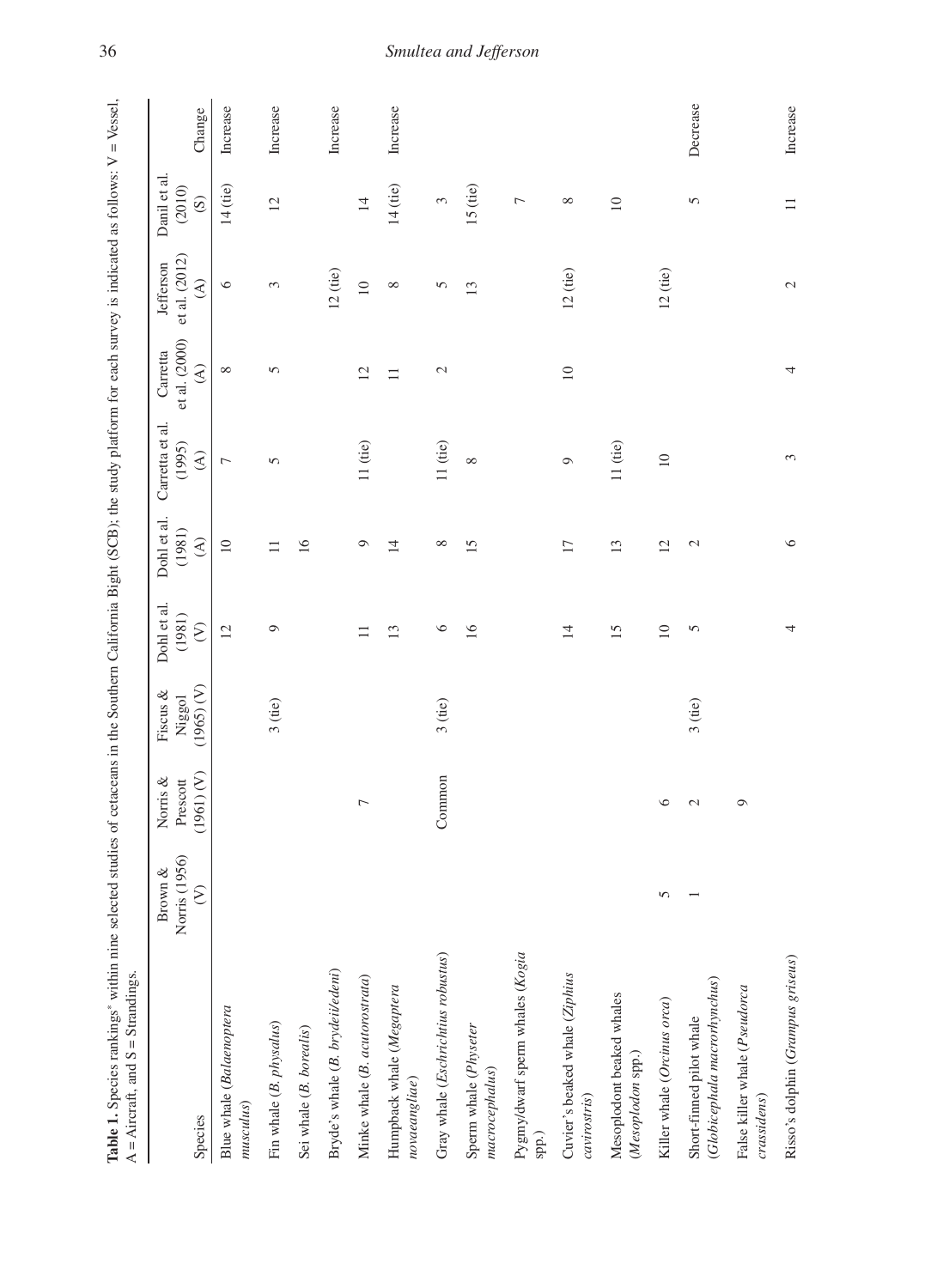| Species                                                                                                                                            | Norris (1956)<br>Brown &<br>$\epsilon$ | (1961) (V)<br>Norris &<br>Prescott | (1965) (V)<br>Fiscus $\&$<br>Niggol | Dohl et al.<br>(1981)<br>$\mathcal{E}$ | Dohl et al.<br>(1981)<br>$\widehat{\mathcal{E}}$ | Carretta et al.<br>(1995)<br>$\widehat{\mathcal{E}}$ | et al. (2000)<br>Carretta<br>$\widehat{\mathcal{E}}$ | et al. (2012)<br>Jefferson<br>$\widehat{\mathcal{E}}$ | Danil et al.<br>(2010)<br>$\odot$ | Change    |
|----------------------------------------------------------------------------------------------------------------------------------------------------|----------------------------------------|------------------------------------|-------------------------------------|----------------------------------------|--------------------------------------------------|------------------------------------------------------|------------------------------------------------------|-------------------------------------------------------|-----------------------------------|-----------|
| (Lagenorhynchus obliquidens)<br>Pacific white-sided dolphin                                                                                        | $\mathcal{L}$                          | 4                                  |                                     | $\mathcal{L}$                          | 4                                                | 4                                                    | 3                                                    | $\overline{ }$                                        | 4                                 | Decrease? |
| Northern right whale dolphin<br>(Lissodelphis borealis)                                                                                            |                                        | $\infty$                           |                                     | 3                                      | $\sim$                                           | $\mathcal{L}$                                        | Γ                                                    | $\circ$                                               | ۰                                 |           |
| Bottlenose dolphin (Tursiops<br>truncatus)                                                                                                         |                                        | 5                                  |                                     | $\overline{ }$                         | 5                                                |                                                      | ৩                                                    | 4                                                     | $\mathcal{L}$                     |           |
| Common dolphins (Delphinus spp.)                                                                                                                   | 3                                      |                                    | $2$ (tie)                           |                                        |                                                  |                                                      |                                                      |                                                       |                                   |           |
| Striped dolphin (Stenella<br>coenileoalba)                                                                                                         |                                        |                                    |                                     |                                        |                                                  |                                                      |                                                      |                                                       | $\mathbf{r}$                      |           |
| Dall's porpoise (Phocoenoides<br>dalli)                                                                                                            | 4                                      | 3                                  | $2$ (tie)                           | $\infty$                               | $\overline{ }$                                   | $\circ$                                              | $\circ$                                              | Ξ                                                     | $\circ$                           |           |
| Harbor porpoise (Phocoena<br>phocvena)                                                                                                             |                                        |                                    |                                     |                                        |                                                  |                                                      |                                                      |                                                       | 15 (tie)                          |           |
| Survey type                                                                                                                                        | Ship                                   | Ship                               | Ship                                | Aerial                                 | Ship                                             | Aerial                                               | Aerial                                               | Aerial                                                | Strandings                        |           |
| Area                                                                                                                                               | SCB                                    | SCB                                | SCB                                 | <b>SCB</b>                             | SCB                                              | W of San<br>Nicholas                                 | Clemente<br>Island<br>San                            | San Diego<br>County                                   | San Diego<br>County               |           |
| Water depths                                                                                                                                       | Shallow-deep                           | Shallow-deep                       |                                     | Deep water Mainly deep Mainly deep     |                                                  | Deep water                                           | Shallow-<br>deep                                     | Mainly deep                                           | Shoreline                         |           |
| Time period (y)                                                                                                                                    | 1954-1955                              | 1958-1961                          | 1958-1961                           | 1975-1978                              | 1975-1978                                        | 1993-1994                                            | 1998-1999                                            | 2008-2012                                             | 1851-2008                         |           |
| Months                                                                                                                                             | $\overline{AB}$                        | $\overline{AB}$                    | Nov-April                           | $\overline{AB}$                        | $\overline{AB}$                                  | $\overline{AB}$                                      | $\overline{AB}$                                      | $\overline{AB}$                                       | $\overline{A}$                    |           |
| Major biases                                                                                                                                       | Los Angeles<br>to Catalina             | Los Angeles<br>to Catalina         | No summer                           | None                                   | None                                             | None                                                 | None                                                 | None                                                  | Coastal spp.                      |           |
| * Simple ranking of the relative frequency of sightings of different species within a study: 1 is the most commonly sighted, 2 is the second, etc. |                                        |                                    |                                     |                                        |                                                  |                                                      |                                                      |                                                       |                                   |           |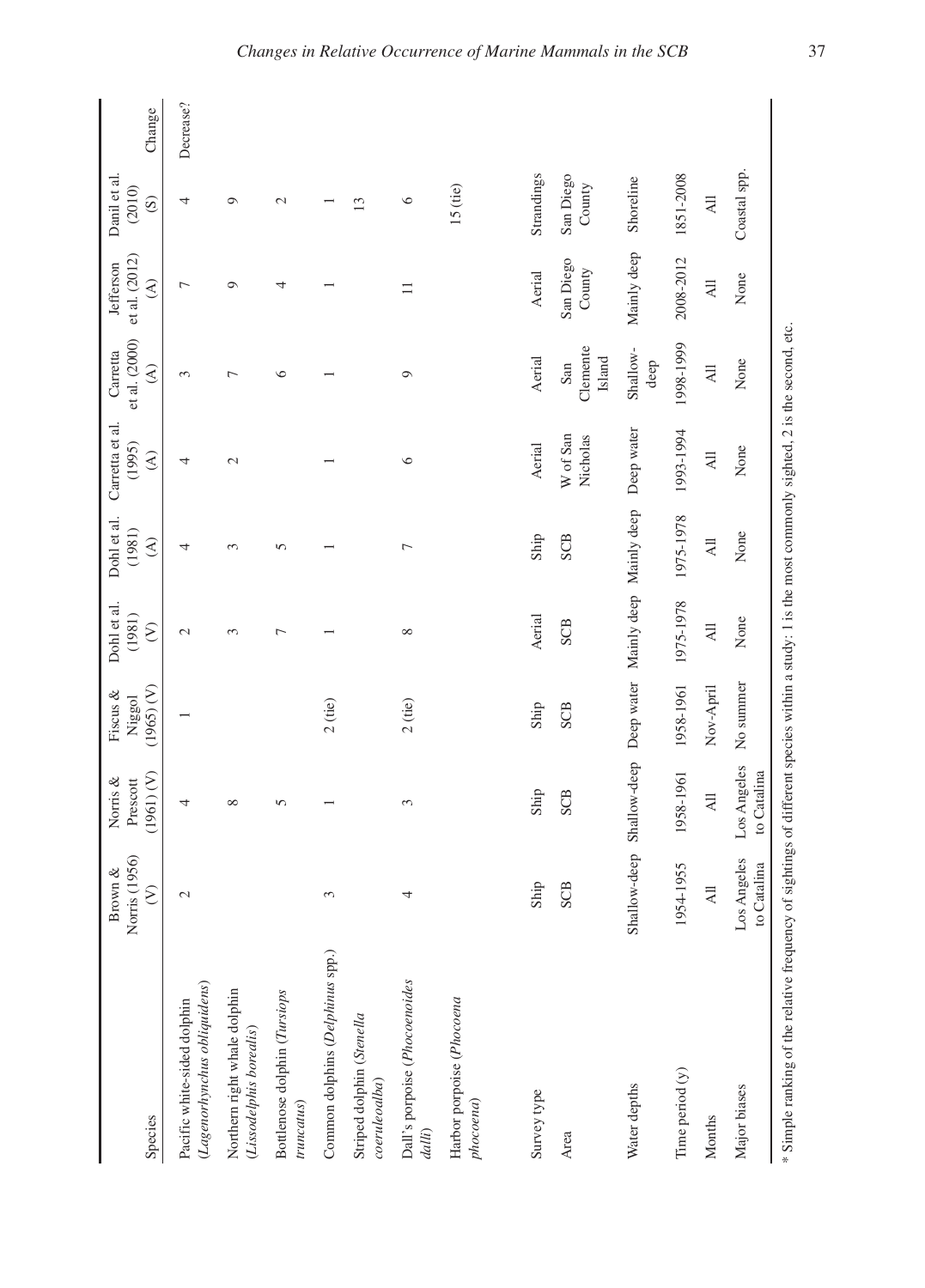similar to their ranked occurrence in previous sets of surveys in southern California, which ranged from #7 to 12 (Norris & Prescott, 1961; Dohl et al., 1981; Carretta et al., 1995, 2000). However, none were reported by Brown & Norris (1956) or Fiscus & Niggol (1965). Danil et al. (2010) ranked the minke whale at #14 in the stranding record, which is somewhat lower than would be expected from the sightings.

## *Dall's Porpoise (*Phocoenoides dalli*)*

Dall's porpoises occur in the SCB primarily during the cold-water period. Dall's porpoise ranked #11 overall in the most recent set of surveys (Jefferson et al., 2012). It was fairly common on all previous surveys analyzed here (Brown & Norris, 1956; Norris & Prescott, 1961; Fiscus & Niggol, 1965), generally ranging from #10 to 12 (Dohl et al., 1981; Carretta et al., 1995, 2000). This species was common among San Diego County strandings, ranking #6 (Danil et al., 2010).

## *Killer Whale (*Orcinus orca*)*

Killer whales may occur in the SCB year-round (Carretta et al., 2013). The killer whale tied for #12 in the most recent set of surveys (Jefferson et al., 2012) (tied with Cuvier's beaked and Bryde's whales). This is generally below the ranking range of #4 through 6 (Brown & Norris, 1956; Norris & Prescott, 1961; Fiscus & Niggol, 1965) to #10 through 12 during previous surveys (Dohl et al., 1981; Carretta et al., 1995). Killer whales were not observed in extensive surveys by Carretta et al. (2000), and they also were not represented in the stranding record from San Diego County (Danil et al., 2010).

#### *Cuvier's Beaked Whale (*Ziphius cavirostris*)*

Cuvier's beaked whale occurs year-round in the deep waters of the SCB (Falcone et al., 2009; Carretta et al., 2013). In the most recent set of surveys (Jefferson et al., 2012), Cuvier's beaked whales ranked #12 in a tie with killer and Bryde's whales (see above and below), and it ranked #8 in the stranding record. They were not reported in early surveys (Brown & Norris, 1956; Norris & Prescott, 1961; Fiscus & Niggol, 1965) and ranked #14 through 17 in 1970s surveys (Dohl et al., 1981) and #9 or 10 in 1990s surveys (Carretta et al., 1995, 2000).

## *Bryde's Whale (*Balaenoptera edeni*)*

Little is known about Bryde's whale occurrence in the SCB. Confirmed observations of Bryde's whales were made only twice in the most recent set of surveys, and they ranked #12, tied with Cuvier's beaked and killer whales (Jefferson et al., 2012). Bryde's whale typically has not been considered part of

the southern California cetacean fauna. It was not observed on most of the previous surveys analyzed in this article (Brown & Norris, 1956; Norris & Prescott, 1961; Fiscus & Niggol, 1965; Dohl et al., 1981; Carretta et al., 1995, 2000). There are, in fact, only a handful of previous records of confirmed Bryde's whale sightings in California (reviewed in Smultea et al., 2012). They are not represented in the San Diego stranding record (Danil et al., 2010). However, Bryde's whales are common farther south along the coast of Baja California, Mexico, and their occurrence off southern California is no longer considered anomalous.

## *Sperm Whale (*Physeter macrocephalus*)*

Sperm whales are uncommon in the SCB, preferring instead deeper offshore waters (Carretta et al., 2013). Only one sperm whale group was observed in the most recent set of surveys, resulting in a #13 rank for this species (Jefferson et al., 2012). This species has only been reported in a few of the previous surveys discussed here, ranking from #8 through 16 (Dohl et al., 1981; Carretta et al., 1995). In the stranding record, the sperm whale rank tied for #15 with the harbor porpoise.

## *Other Species*

Other cetacean species are known to occur in the SCB but are considered rare. Therefore, it is not surprising that we did not have any confirmed sightings of them in the most recent set of surveys (although we cannot ascertain that sightings unidentified to species excluded them). This includes the sei whale (*Balaenoptera borealis*), pygmy and dwarf sperm whales (*Kogia* spp.), mesoplodont beaked whales (*Mesoplodon* spp.), Baird's beaked whales (*Berardius bairdii*), false killer whales (*Pseudorca crassidens*), striped dolphins (*Stenella coeruleoalba*), and harbor porpoises (*Phocoena phocoena*).

## *Current vs Historical Relative Rankings*

Based on results of relative rankings, we evaluated whether there is evidence for an increase or decrease in relative occurrence from the 1950s through 2012 for the 16 most common species examined. Overall, since the 1950s, our comparisons suggest that five species have increased in relative abundance (Risso's dolphin and fin, blue, humpback, and Bryde's whales) and 10 species have not changed dramatically (two species of common dolphins as a group; common bottlenose and northern right whale dolphins; Dall's porpoise; and gray, minke, Cuvier's beaked, killer, and sperm whales). One species, the pilot whale, appears to be no longer present in the SCB, and the Pacific whitesided dolphin may have decreased. Observed trends and their potential causes are discussed below.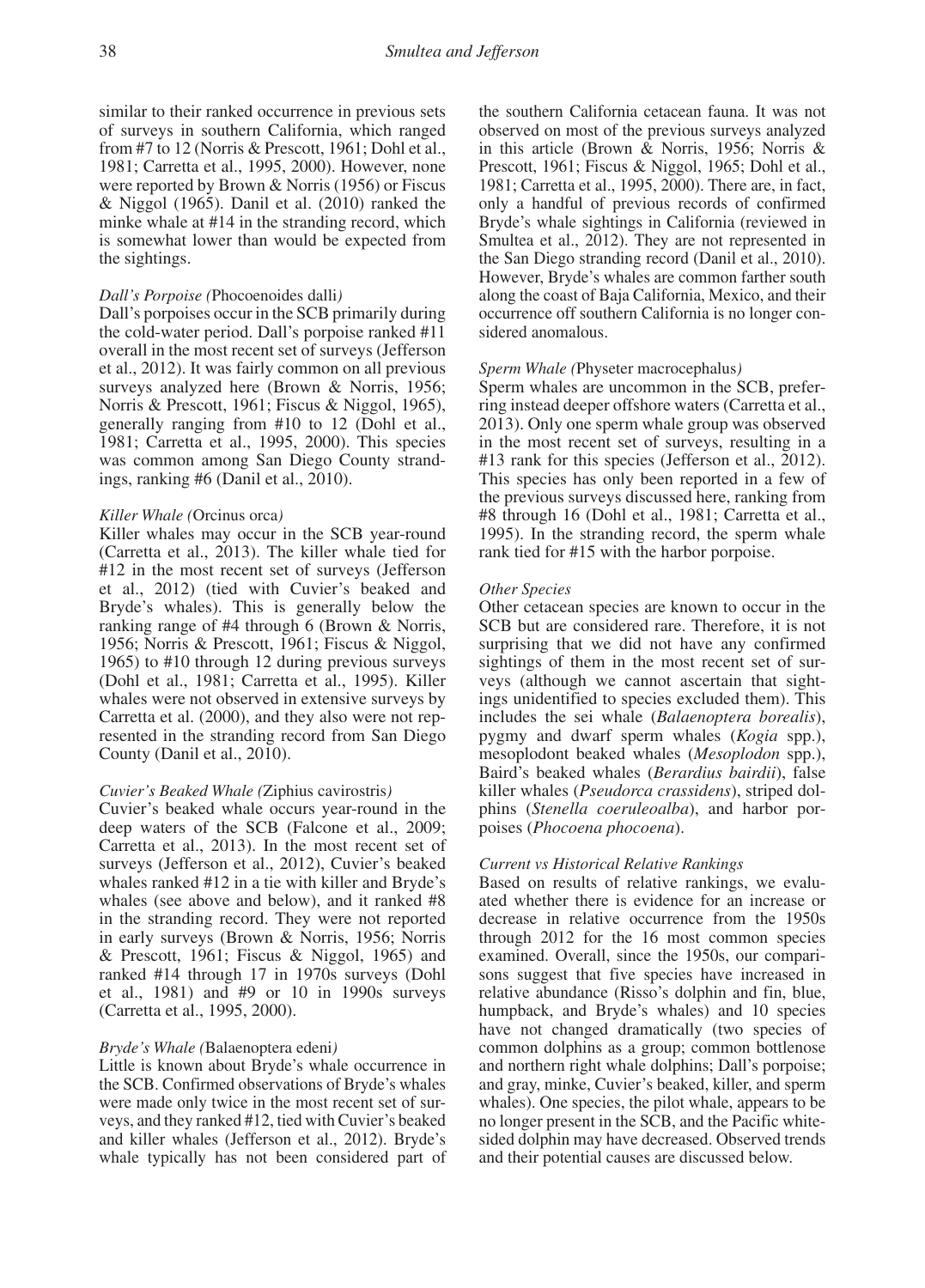## **Discussion**

Results of the current and historical rankings comparison suggest that some SCB cetacean species have changed in relative occurrence, a few species dramatically so. A number of factors may have influenced or biased these rankings, including (1) geographical location of the survey (coastal, pelagic, etc.) relative to species habitat preferences; (2) survey season relative to migration patterns; (3) weather and, thus, sightability; (4) observation platform (vessel vs aerial); and (5) historical species identification issues (e.g., Pacific white-sided vs "Pacific striped" dolphin).

#### *Species with Increased Relative Occurrence*

Risso's dolphin and fin, blue, humpback, and Bryde's whales appear to have increased in relative abundance in the SCB. Results from all the studies compared herein seem to point to Risso's dolphins comprising an increasingly important part of the SCB fauna in recent years. The relative ranking of this species has increased from no reported at-sea sightings in the 1950s to the current ranking as the second-most commonly seen cetacean in the SCB. Although the stranding record, representing about 150 y of history, shows Risso's dolphins to be a low-ranking species overall (#11) (Danil et al., 2010), this may largely reflect their historical rarity or it may also reflect their generally offshore pelagic distribution. Their dramatic increase over the last approximately 60 y has been mirrored by a corresponding decrease in the occurrence and abundance of short-finned pilot whales. There appears to be an inverse relationship in the relative abundance of these two species. Shane (1990, 1994, 1995) suggested that pilot whales moved away from the Channel Islands in the early 1980s and were essentially replaced (or displaced) thereafter by Risso's dolphins, which have since remained very common. The exact reasons for this are unknown. However, this event may be related to the shift from a cold-water "anchovy regime" to a warmwater "sardine regime" that occurred in the mid to late 1970s (Chavez et al., 2003). It may also be related to a strong El Niño event that occurred in the early 1980s and its corresponding effects on declined stocks of squid, which appear to form the main food base for both species (Rebstock, 2003).

The apparent increase in the relative abundance of fin, blue, and humpback whales is to be expected as all three species were heavily depleted in the North Pacific by commercial whaling operations in the early 20th century. They are now clearly recovering from these exploitation impacts. For example, the blue whale in particular was severely depleted (and at one time thought to

be nearly extinct) by pelagic whaling operations in the North Pacific (Calambokidis et al., 2009a, 2009b). Protection by the International Whaling Commission in 1966 has apparently resulted in some recovery of this species, although the evidence for this from line-transect and mark/recapture surveys is weak and inconsistent (Carretta et al., 2013). While our analysis suggests a relative increase in this species' numbers in the SCB since the 1950s, the apparent change could also be due to distributional shifts. Recent research shows strong evidence of an increasing trend for fin whales in California waters over the past several decades (Schorr et al., 2010; Moore & Barlow, 2011), which is consistent with results of our comparative rankings. Danil et al. (2010) found the fin whale to rank #12 in the stranding record, suggestive of its relative rarity throughout much of the last 150 y. Humpback whales have clearly increased their representation in the SCB cetacean fauna over the last several decades. This is in agreement with the very strong recovery of North Pacific humpback whale populations, evidenced by increased abundance after the cessation of heavy commercial whaling operations on this species through the 20th century (Calambokidis et al., 2009b; Carretta et al., 2013).

Until recently, Bryde's whale has been considered an anomalous, rare occurrence in the SCB. However, recent passive acoustic monitoring suggests that Bryde's whales vocalize during summer to early winter in the SCB, with peak calling recorded in August and October (Kerosky et al., 2012). These recordings combined with the small number of recent sightings of Bryde's whales in the SCB have been interpreted as indicative of an increase in the species' presence there (Kerosky et al., 2012; Smultea et al., 2012). The reasons for this increase are unknown, but possible explanations are offered by Kerosky et al. (2012) and Smultea et al. (2012) and may be related to global warming and El Niño–Southern Oscillation (ENSO) events.

## *Species with No Apparent Change in Relative Occurrence*

The relative occurrence of common dolphins as a group; common bottlenose and northern right whale dolphins; and gray, minke, Cuvier's beaked, and sperm whales does not appear to have changed notably since the 1950s based on our ranking analyses. The two common dolphin species have remained the most frequently seen cetaceans in the SCB over the last 60 y. This agrees with virtually all previous surveys in the SCB identifying common dolphins as the most common species (Norris & Prescott, 1961; Dohl et al., 1981; Carretta et al., 1995, 2000; Jefferson et al., 2012). Although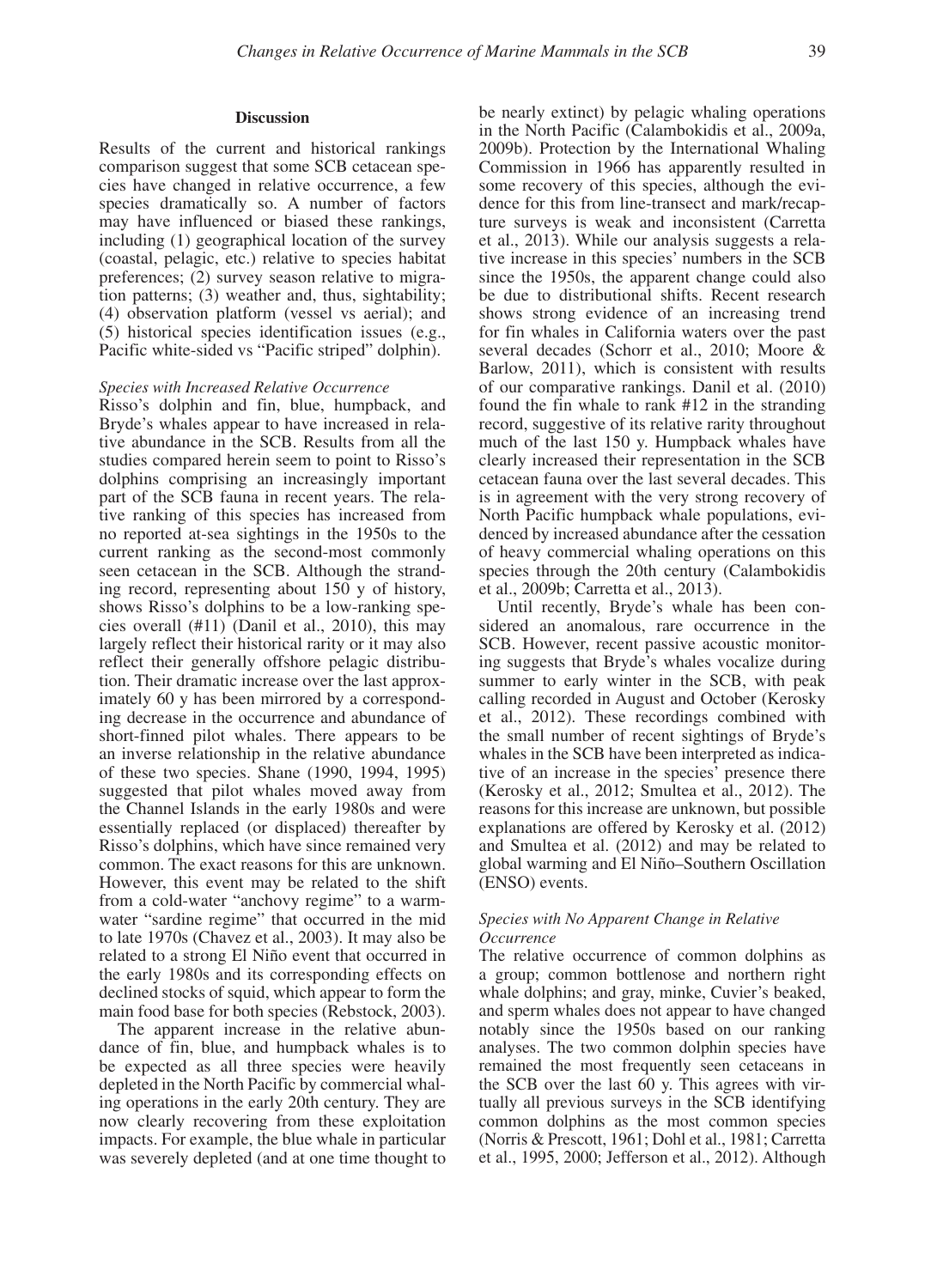Fiscus & Niggol (1965) reported them at a lower rank (tied for #2), this may be related to their offshore survey location primarily west of the Channel Islands. Unfortunately, the confused taxonomic history of this genus does not allow us to examine evidence from historical studies on a specieslevel basis. Despite this issue, there is some suggestion of an increase in numbers of long-beaked common dolphins in the SCB based on recent linetransect surveys (Jefferson et al., 2012), as well as their frequent occurrence near San Diego in recent years (T. A. Jefferson, pers. obs.). Other studies also have reported increased abundance for longbeaked common dolphins in the SCB, perhaps due to a recent shift of this warm-water species further northward (Norman et al., 2004; Carretta et al., 2011). However, we found no obvious indication of a change in the relative occurrence of short-beaked common dolphins in the SCB.

We found no evidence of a change in ranking for the common bottlenose dolphin and gray whale; these two species have remained relatively common SCB coastal inhabitants. The common bottlenose dolphin has ranged in relative ranking from #4 to 7 since the 1950s based on surveys in coastal shallow to moderately deep waters. These slight differences in ranking are likely related to different levels of effort in coastal vs deep SCB waters since the species is closely associated with mainland and island coastal waters there (Defran & Weller, 1999; Jefferson et al., 2008). Although common bottlenose dolphins were not observed by Fiscus & Niggol (1965) or Carretta et al. (1995), this is not too surprising since most effort occurred in very deep waters west of the Channel Islands. The species' unusually high #2 ranking in the stranding record is probably an artifact of such coastal species stranding more often than offshore species (Danil et al., 2010). Even though the gray whale migrates seasonally through the SCB, its overall ranking ranged from #2 to 8 per our analysis. Ranking differences are probably related to differences in survey period and effort in coastal waters relative to migration timing. Gray whales have been recovering from past whaling activities and are now near their carrying capacity in the eastern North Pacific (Alter et al., 2007, 2012; Carretta et al., 2013). Although we found no strong evidence of an increasing trend from our ranking comparisons, much of the gray whale's strong recovery occurred prior to the 1950s before most of the analyzed surveys were conducted.

Overall, there is no compelling evidence from the present study of any major changes in the relative occurrence of the less common or seasonal SCB inhabitants: the killer whale, northern right whale dolphin, Dall's porpoise, and minke and sperm whale. Clearly, killer and sperm whales are not common components of the SCB cetacean fauna. However, small numbers do move through the area sporadically. The relative ranking of the northern right whale dolphin has varied considerably over the last 60 y. This variability may be related to their seasonal influx into SCB waters during periods of cool water in winter and/or spring (Leatherwood & Walker, 1979). The periodic occurrence of warm-water El Niño winter events in SCB waters since the 1950s may influence this species' occurrence. The relative ranking of Dall's porpoise has varied little from #10 to 12 (excluding the stranding record). The latter is somewhat surprising since this species is expected to be uncommon in the stranding record based on its relatively low occurrence rating. However, Dall's porpoise is also largely seasonal, with its greatest numbers in southern California during cold-water months. For minke whales, the lack of strong evidence for any major changes in relative occurrence may be because they were not depleted to such low levels in the North Pacific as were the larger rorquals (i.e., blue, fin, sei, and humpback whales) (Jefferson et al., 2008; Perrin & Brownell, 2009). Furthermore, the offshore waters surveyed by Fiscus & Niggol (1965) generally involved rough sea conditions unfavorable to sighting this cryptic species. Some of these species may be fairly common farther offshore but not in the relatively nearshore waters of the present SCB study area (e.g., sperm whales, *Mesoplodon* spp., and striped dolphins). Other species are generally found either north (e.g., harbor porpoise) or south (e.g., false killer whale) of the region, and probably occur only occasionally in the SCB as extralimital strays.

Historically, Cuvier's beaked whale has been sighted only infrequently in SCB waters, resulting in consistently low relative sighting rank across the studies compared. This is attributable to its preference for very deep offshore SCB waters and its typically long dive times (Baird et al., 2006; Tyack et al., 2006; McSweeney et al., 2007; Falcone et al., 2009). Analyses of ship-based sighting data provide strong evidence that the abundance of beaked whales, including Cuvier's beaked whale, declined from 1991 through 2008 in the California Current large marine ecosystem study area off Washington/Oregon/California that encompasses the SCB (Moore & Barlow, 2013). Recent smallvessel surveys west of San Clemente Island in the SCB regularly see this species and have a photo-identification catalog of approximately 43 individuals (Falcone et al., 2009). The current number of individuals that have been identified is 85 (E. Falcone, pers. comm., 12 February 2013). However, it is important to note explicitly that the latter study is not a suitable indicator of abundance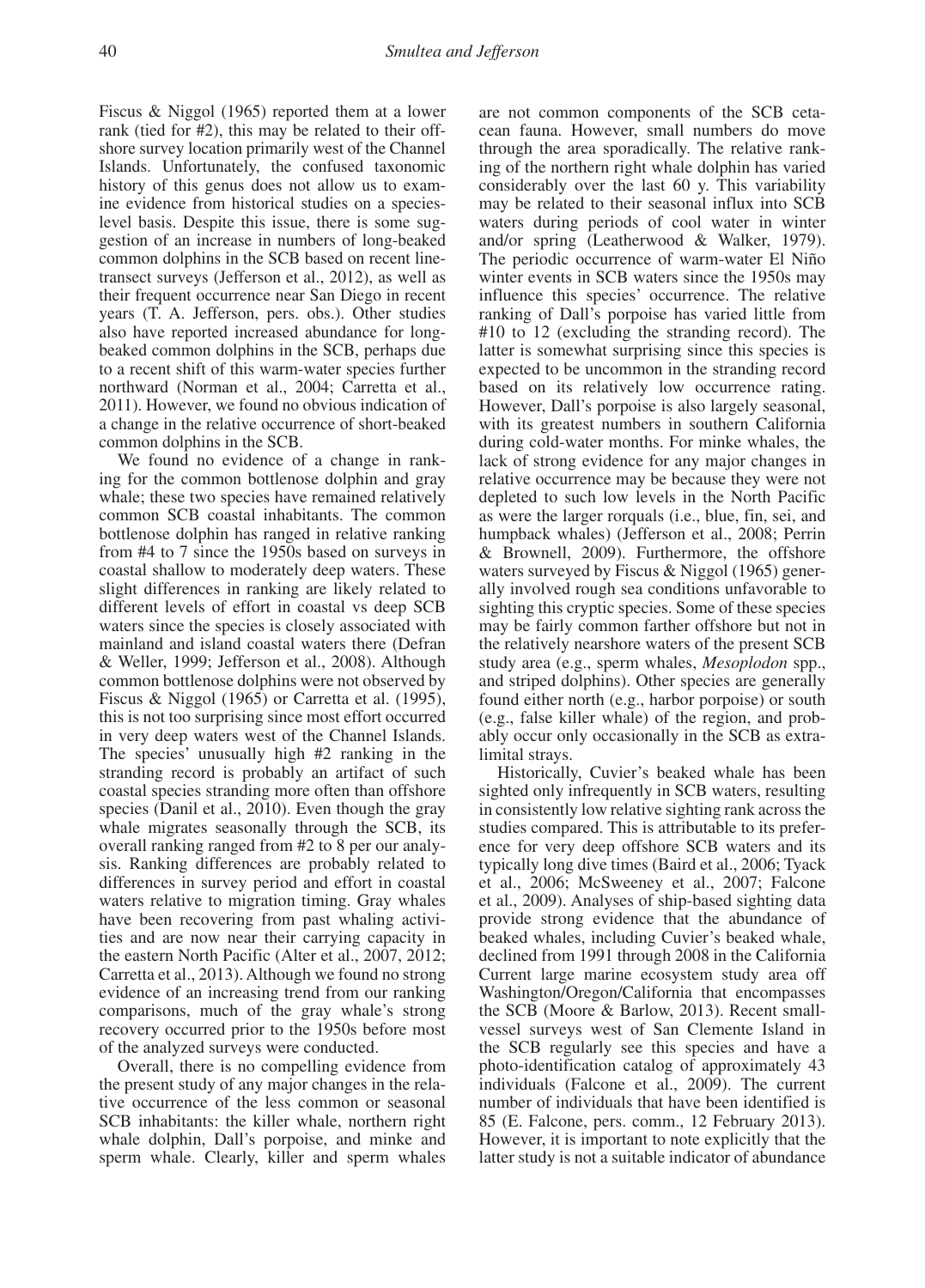change because sighting rates are greatly increased by using passive acoustics to vector to groups. Furthermore, effort focuses on weather conditions and habitat conducive to finding beaked whales (E. Falcone, pers. comm., 12 February 2013). In summary, while the overall abundance of Cuvier's beaked whales appears to have declined in the greater California Current region, it cannot be ascertained from available data whether there has been a change in the relative occurrence of this species in the SCB. Cuvier's beaked whale ranked #8 in the stranding record, suggesting that they are generally not uncommon off the San Diego coast (Danil et al., 2010).

#### *Species with Decreased Relative Abundance*

Short-finned pilot whales have clearly decreased in sighting frequency since the 1950s and appear to have virtually disappeared from the SCB (Carretta et al., 2013). They have only rarely been reported there since the 1990s (Shane, 1994; Carretta et al., 2013), while the relative occurrence of Risso's dolphins has increased, as described above. The pilot whale was the most common species reported by Brown & Norris (1956), although their survey effort appears to have been biased by region (Palos Verdes and Santa Catalina Island) and the goal of capturing specific species.

There is a slight indication of possible decreased relative occurrence of the Pacific white-sided dolphin in the SCB in recent years. Although Fiscus & Niggol (1965) recorded Pacific white-sided dolphins as the most common species in the SCB portion of their survey area, species identification issues may have affected their data. This species was consistently ranked #4 or 5 until a lower #7 ranking during the 2008-2012 aerial surveys. Given its preference for colder waters, it is possible that the fewer relative sightings have been associated with recent warmer-water ENSO periods during 14 of the past 21 y (National Oceanic and Atmospheric Administration [NOAA], 2011; Smultea et al., 2012). However, with the recent surveys excepted, there is no clear overall decrease in the relative ranking of Pacific white-sided dolphins.

#### **Conclusions**

The inconsistent level and type of survey effort in the 1950s and 1960s, as reported herein, when compared to the more systematic studies in the 1970s and onwards cannot be used to compare actual species population numbers or absolute relative abundance or density in the SCB. In addition, only vessel studies ( $n = 4$  surveys) were used to rank species from 1956 through 1978, and only aerial surveys  $(n = 3)$ surveys) were used from 1975 through 2012, while stranding data covered both these periods and back to 1856. Obviously, there are many factors that may influence these species rankings, including differences in methods, season of study, study goals, data reliability, platform type, species-specific availability to be seen by observers, etc. However, ranking and comparing the sighting frequency of species during these surveys provides a broad relative index of potential changes in cetacean fauna in the SCB based on available studies. The more systematic nature of surveys conducted since the 1970s logically provides a better relative assessment of occurrence. Comparisons across similar platforms (e.g., across just vessel or just aerial surveys), particularly if systematic, are also intuitively a more logical comparison.

Despite the above caveats, we believe the relative species ranking approach is useful for identifying the more dramatic relative shifts in occurrence of some SCB species. Not only substantial changes, such as the recent absence of pilot whales concurrent with an increased influx of Risso's dolphin sightings, but also more subtle changes, such as the apparent increase in Bryde's whales, demonstrate the utility of this ranking approach to documenting long-term changes in population shifts. Despite this fact, it is clear that systematic monitoring of long-term trends in density, abundance, and distribution is critical for understanding and differentiating potential effects of anthropogenic and ecological influences, and for determining smaller-scale changes.

## **Acknowledgments**

We are grateful to Navy personnel Chip Johnson (U.S. Pacific Fleet Environmental Office); Jessica Bredvik (Naval Facilities Engineering Command [NAVFAC] Southwest); and Sean Hanser, Robert Uyeyama, and Morgan Ritchie (NAVFAC Pacific) for their support, coordination, and facilitation in implementing these marine mammal and sea turtle aerial monitoring surveys. Thanks to the field personnel: K. Ampela, C. Bacon, C. Boerger, R. Braaten, J. Bredvik, M. Cotter, M. Deakos, D. Engelhaupt, A. Fowler, G. Fulling, S. Garrett, C. Goertz, J.C. Grady, V. James, C. Johnson, C. Kyburg, K. Lomac-MacNair, M. MacKay, L. Mazzuca, R. Merizan, J. Mobley, M. Moore, T. Norris, M. Richie, D. Steckler, and B. Würsig. In addition, our pilots from Aspen Helicopters (C. Bartush, A. Blasingame, N. Carillo, M. Estomo, B. Hanson, D. Moody, I. Ufford, and K. Veatch) did an excellent job of keeping us safe and making sure the surveys went smoothly, and Rick Throckmorton made all the logistical arrangements. We thank C. Bacon for her help on this manuscript, as well as D. Steckler and three anonymous reviewers for their constructive comments.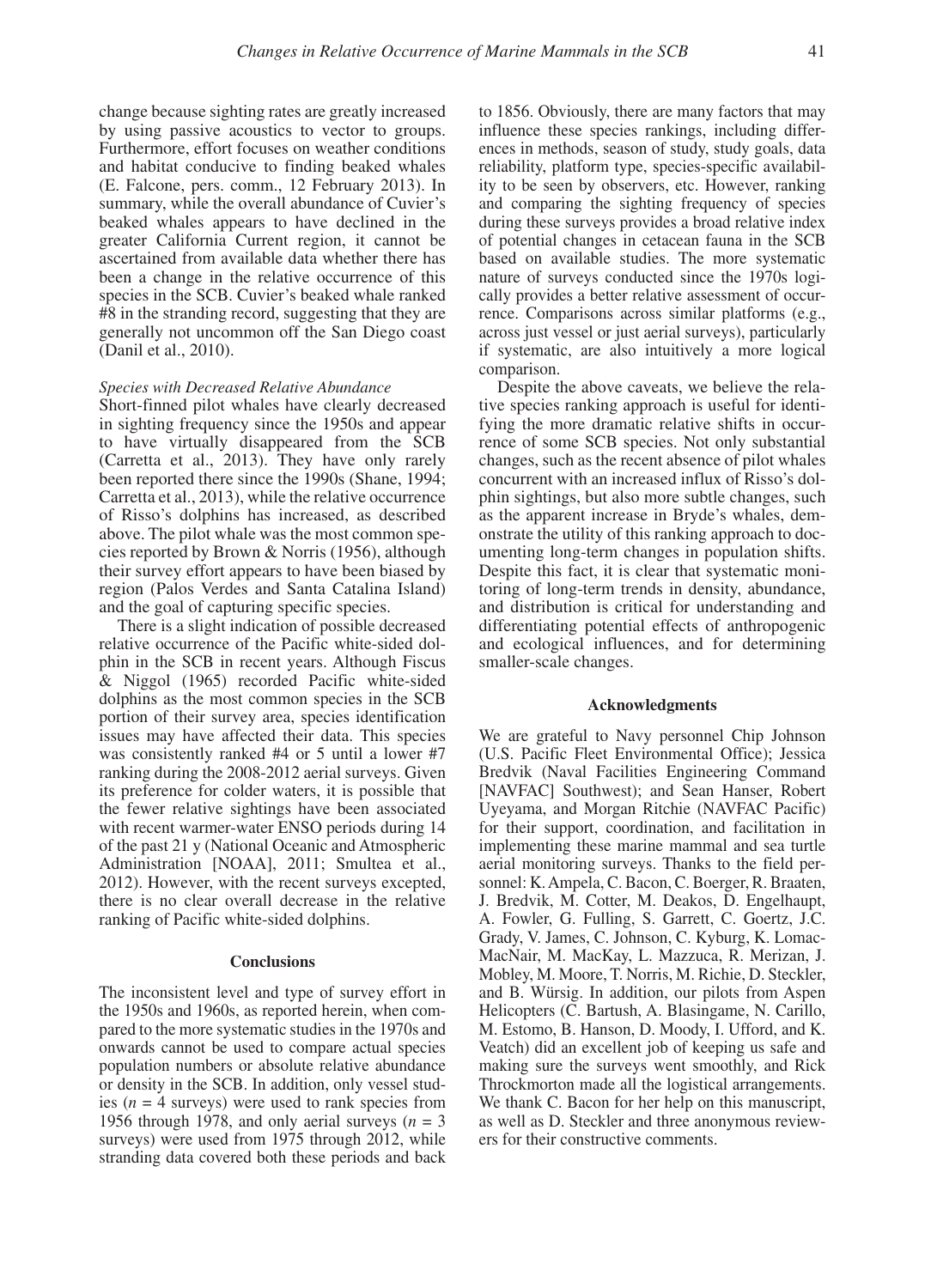#### **Literature Cited**

- Alter, S. E., Newsome, S. D., & Palumbi, S. R. (2012). Pre-whaling genetic diversity and population ecology in eastern Pacific gray whales: Insights from ancient DNA and stable isotopes. *PLoS ONE*, *7*(5), e35039. http:// dx.doi.org/10.1371/journal.pone.0035039
- Alter, S. E., Rynes, E., & Palumbi, S. R. (2007). DNA evidence for historic population size and past ecosystem impacts of gray whales. *Proceedings of the National Academy of Sciences*, *104*(38), 15162-15167. http://dx.doi. org/10.1073/pnas.0706056104
- Baird, R. W., Webster, D. L., McSweeney, D. J., Ligon, A. D., Schorr, G. S., & Barlow, J. (2006). Diving behaviour of Cuvier's (*Ziphius cavirostris*) and Blainville's (*Mesoplodon densirostris*) beaked whales in Hawai'i. *Canadian Journal of Zoology*, *84*, 1120-1128. http:// dx.doi.org/10.1139/z06-095
- Brown, D. H., & Norris, K. S. (1956). Observations of captive and wild cetaceans. *Journal of Mammalogy*, *37*(3), 120-145. http://dx.doi.org/10.2307/1376730
- Calambokidis, J., Barlow, J., Ford, J. K. B., Chandler, T. E., & Douglas, A. B. (2009a). Insights into the population structure of blue whales in the eastern North Pacific from recent sightings and photographic identification. *Marine Mammal Science*, *25*(4), 816-832. http://dx.doi. org/10.1111/j.1748-7692.2009.00298.x
- Calambokidis, J., Falcone, E., Douglas, A., Schlender, L., & Huggins, J. (2009b). *Photographic identification of humpback and blue whales off the U.S. West Coast: Results and updated abundance estimates from 2008 field season*. Final Report prepared by Cascadia Research Collective, Olympia, WA, for Contract AB133F08SE2786 from Southwest Fisheries Science Center, National Marine Fisheries Service, La Jolla, CA.
- Carretta, J. V., Chivers, S. J., & Perryman, W. L. (2011). Abundance of the long-beaked common dolphin (*Delphinus capensis*) in California and western Baja California waters estimated from a 2009 ship-based line-transect survey. *Bulletin of the Southern California Academy of Sciences*, *110*, 152-164. http://dx.doi.org/ 10.3160/0038-3872-110.3.152
- Carretta, J. V., Forney, K. A., & Barlow, J. (1995). *Report of 1993-1994 marine mammal aerial surveys conducted within the U.S. Navy Outer Sea Test Range off southern California* (NOAA Technical Memorandum NMFS-SWFSC 217). La Jolla, CA: National Oceanic and Atmospheric Administration.
- Carretta, J. V., Lowry, M. S., Stinchcomb, C. E., Lynn, M. S., & Cosgrove, R. E. (2000). *Distribution and abundance of marine mammals at San Clemente Island and surrounding offshore waters: Results from aerial and ground surveys in 1998 and 1999* (Southwest Fisheries Science Center Administrative Report LJ-00- 02). La Jolla, CA: National Oceanic and Atmospheric Administration.
- Carretta, J. V., Oleson, E., Weller, D. W., Lang, A. R., Forney, K. A., Baker, J., . . . Hill, M. C. (2013). *U.S.*

*Pacific marine mammal stock assessments: 2012* (NOAA Technical Memorandum NMFS-SWFSC 504). La Jolla, CA: National Oceanic and Atmospheric Administration.

- Chavez, F. P., Ryan, J., Lluch-Cota, S. E., & Ñiquen C. M. (2003). From anchovies to sardines and back: Multidecadal change in the Pacific Ocean. *Science, 299*, 217-221. http://dx.doi.org/10.1126/science.1075880
- Danil, K., Chivers, S. J., Henshaw, M. D., Thieleking, J. L., Daniels, R., & St. Leger, J. A. (2010). Cetacean strandings in San Diego County, California, USA: 1851-2008. *Journal of Cetacean Research and Management*, *11*(2), 163-184.
- Defran, R. H., & Weller, D. W. (1999). Occurrence, distribution, site fidelity and school size of bottlenose dolphins (*Tursiops truncatus*) off San Diego, California. *Marine Mammal Science*, *15*(2), 366-380. http://dx.doi. org/10.1111/j.1748-7692.1999.tb00807.x
- Dohl, T. P., Norris, K. S., Guess, R. C., Bryant, J. D., & Honig, M. W. (1981). Cetacea of the Southern California Bight. Part II of Investigator's reports. In *Summary of marine mammal and seabird surveys of Southern California Bight area, 1975-1978* (Final report prepared by the University of California, Santa Cruz, for the Bureau of Land Management, Contract No. A A550-CT7-36). Springfield, VA: National Technical Information Service. 414 pp.
- Falcone, E. A., Schorr, G. S., Douglas, A. B., Calambokidis, J., Henderson, E., McKenna, M. F., . . . Moretti, D. (2009). Sighting characteristics and photo-identification of Cuvier's beaked whales (*Ziphius cavirostris*) near San Clemente Island, California: A key area for beaked whales and the military? *Marine Biology*, *156*, 2631- 2640. http://dx.doi.org/10.1007/s00227-009-1289-8
- Fiscus, C. H., & Niggol, K. L. (1965). *Observations of cetaceans off California, Oregon and Washingto*n (U.S. Fish and Wildlife Service Special Scientific Report–Fisheries 498). Washington, DC: U.S. Fish and Wildlife Service. 27 pp.
- Heyning, J. E., & Perrin, W. F. (1994). Evidence for two species of common dolphins (genus *Delphinus*) from the eastern North Pacific. *Contributions in Science, 442*. 35 pp.
- Jefferson, T. A., Webber, M. A., & Pitman, R. L. (2008). *Marine mammals of the world: A comprehensive guide to their identification*. San Diego: Academic Press.
- Jefferson, T. A., Smultea, M. A., Bacon, C. E., & Black, J. (2012). Density and abundance of marine mammals derived from 2008-2012 aerial surveys within the Navy's Southern California Range Complex. In M. A. Smultea & C. E. Bacon (Eds.), *A comprehensive report of aerial marine mammal monitoring in the Southern California Range Complex: 2008-2012* (Appendix E). Prepared for Commander, U.S. Pacific Fleet, Pearl Harbor, Hawaii. Submitted to Naval Facilities Engineering Command Southwest (NAVFAC SW), EV5 Environmental, San Diego, CA 92132, under Contract No. N62470- 10-D-3011 issued to HDR, Inc., San Diego, CA.